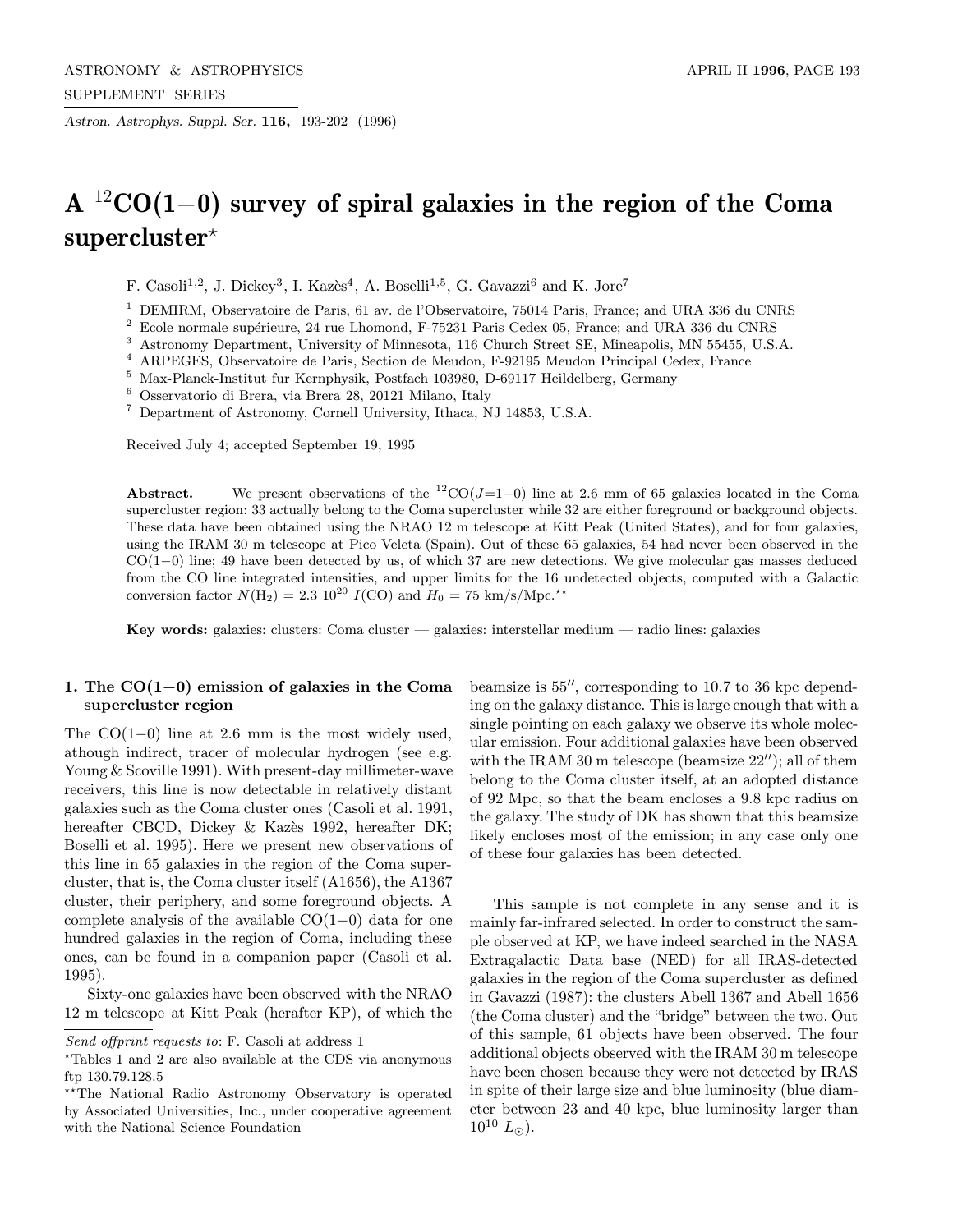

Fig. 1.  ${}^{12}CO(1-0)$  spectra of the galaxies observed at the 12 m telescope at Kitt Peak. The ordinate is the main-beam brightness temperature. All velocities are heliocentric (optical definition,  $v = cz$ ), and the spectra have been smoothed to a resolution of 16.25 km/s. The galaxies are in alphabetical order for the CGCG names (Zwicky et al. 1961-1968)

Table 1 lists some characteristics of the sample galaxies:

Column 1: the name of the galaxy from the General Catalogue of Galaxies and Clusters of Galaxies (Zwicky 1961- 1968).

Column 2: the name of the galaxy in the Principal Catalog of Galaxies (PGC, see Paturel et al. 1989).

Column 3: other names.

Columns 4 and 5: the adopted celestial coordinates (1950), from the NASA extragalactic database (NED). The position of some galaxies is given in this database with a poor accuracy  $(5'')$ ; this may be a problem for the IRAM observations  $(22''$  beam) but not for the 12 m ones  $(55''$  beam). Column 6: the velocity centering of the filterbank. All velocities quoted here are heliocentric, optical definition  $(v = cz = \Delta \lambda / \lambda_0).$ 

Column 7: the aggregation parameter, which indicates the galaxy environment as in Gavazzi (1987).

1, 2 are Coma cluster members, 3, and 3.1 are A1367 members, 4 are dubious members of the two clusters, while 5.1 to 5.9 belong to groups of galaxies inside the supercluster, 6 are pairs of galaxies and 7 are relatively isolated objects in the supercluster. Agg  $= 8$  to 17 belong to various structures in the foreground of the supercluster, 19 and 19.2 are foreground objects.

Column 8: the distance computed according to this aggregation parameter, in the following way (we use  $H_0 =$ 75 km/s/Mpc):

1, 2:  $92 \text{ Mpc} =$  (average velocity of the Coma cluster members)/75

3,3.1: 86.7 Mpc = same for A1367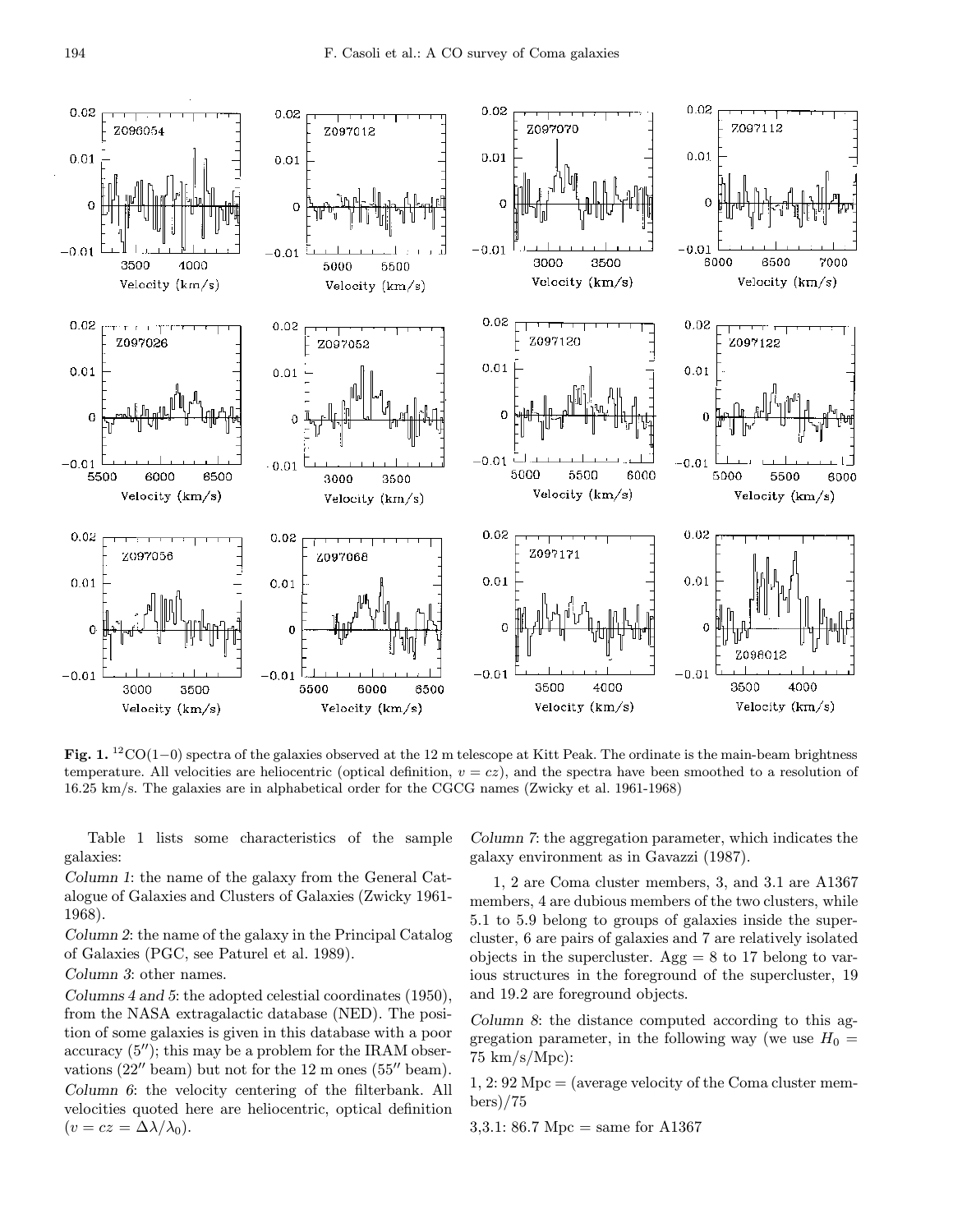

Fig. 1. continued

4, 6, 7, 16, 19, 19.2: background and foreground objects  $(D=galaxy$  velocity given in Col. 4)/75 5.1 to 5.9, 8 to 15, 17: (average group velocity)/75, that

- is:
- 5.1: 95.1 Mpc
- 5.2: 90.2 Mpc
- 5.3: 92.1 Mpc
- 5.4: 90.9 Mpc
- 5.5: 89.9 Mpc
- 5.6: 104.4 Mpc
- 5.7: 93.2 Mpc
- 5.8: 100 Mpc
- 5.9: 95.9 Mpc
- 8: 45.7 Mpc,
- 9: 43.9 Mpc
- $-10: 45.3$  Mpc,
- 11: 62 Mpc
- 12: 59.5 Mpc
- 13: 52 Mpc – 14: 61.1 Mpc
- 15: 51.2 Mpc
- 17: 33.7 Mpc.
- The agregation parameter has not been determined for 10 objects, for which we have computed the distance using the relation  $D \text{ (Mpc)} = v \text{(km/s)} / 75$ .

Column 8: morphological type, extracted from the Lyon-Meudon Extragalactic Database (LEDA), coded as in the RC3 (de Vaucouleurs et al. 1992). They are coded as follows:  $E = -5$ ,  $SO = -2$ ,  $Sa = 1$ ,  $Sb = 3$ ,  $Sc = 6$ ,  $Sm =$  $9, Irr = 10.$ 

Column 9: the telescope where the CO observations were made. KP is for the NRAO 12 m telescope, I is for the IRAM 30 m.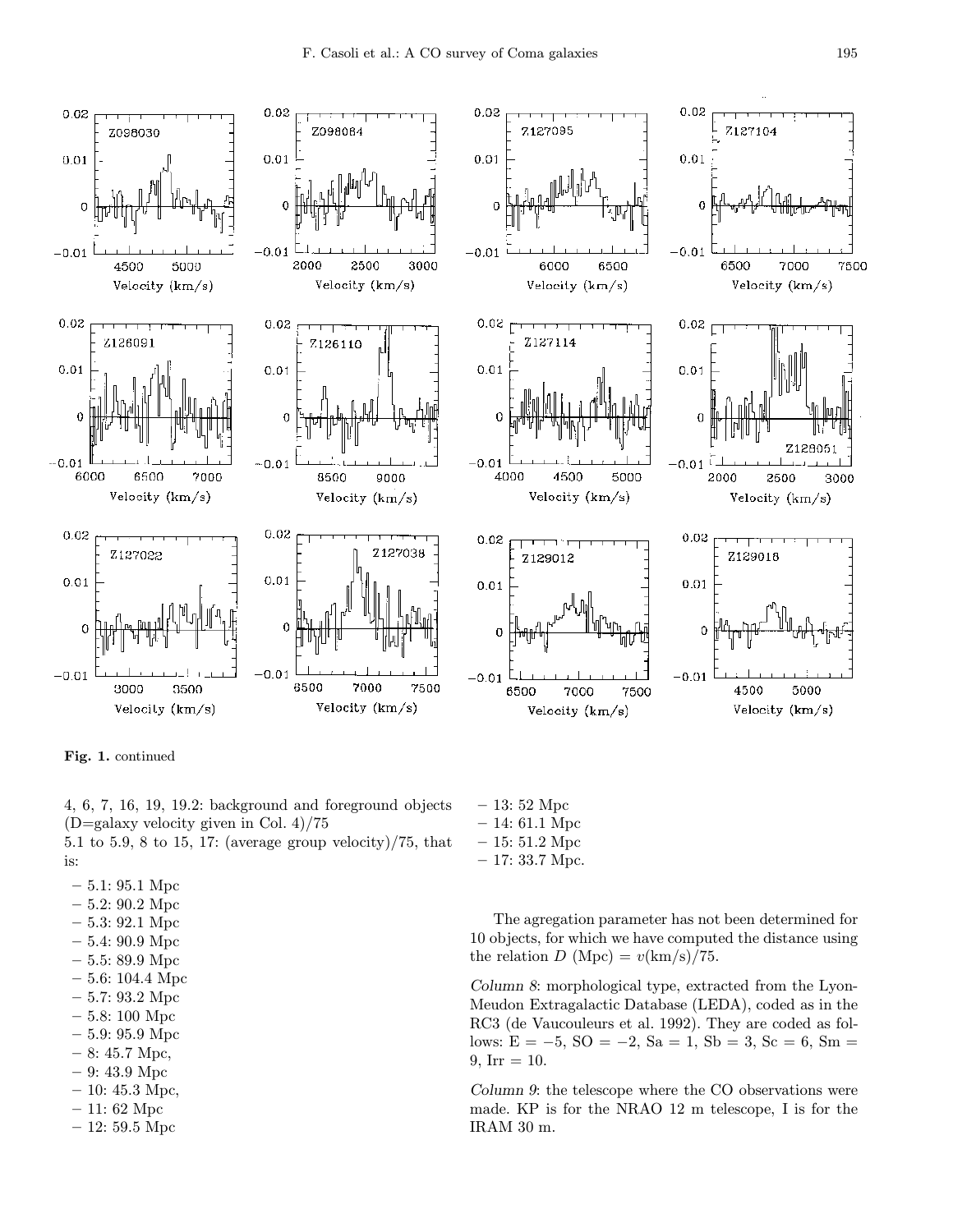$0.02$  $0.02$ 0.02 7130006 Z157046 Z129025  $0.01$  $0.01$  $0.01$  $\overline{0}$ ſ  $-0.01$  $-0.01$  $-0.01$ 7000 4000 4500 5000 6000 6500 6000 6500 7000 Velocity (km/s) Velocity (km/s) Velocity (km/s)  $0.02$  $0.02$  $0.02$ Z157069 2130008 Z130019  $0.01$  $0.01$  $0.01$  $\pmb{0}$  $\Omega$  $-0.01$  $-0.01$  $-0.01$ 6500 7000 7500 3000 3500 2000 2500 3000 Velocity (km/s) Velocity (km/s) Velocity (km/s)  $0.02$ 0.02 0.02 Z130023 Z158016 7130021  $0.01$  $0.01$  $0.01$  $\ddot{\rm{o}}$  $\Omega$  $-0.01$  $-0.01$  $-0.01$ 7000 7500 3500 4000 6500 7000 7500 Velocity (km/s) Velocity (km/s) Velocity (km/s)

Fig. 1. continued

#### 2. Observations

These observations have been obtained during three observing runs in May 1992, March and May 1993 using the 12 m radiotelescope of NRAO at Kitt Peak (Arizona). Four galaxies have been observed in november 1992 with the 30 m radiotelescope of IRAM at Pico Veleta (Spain).

For the 12 m observations, we used a dual polarization SIS mixer, with a receiver temperature of about 30 K; the system temperatures in the  $T_{\rm R}^*$  scale were typically  $250\!-\!500$  K. As a backend we used a filter bank of  $256$ 2 MHz wide channels (5.2 km/s). To improve the signalto-noise ratio, the spectra were boxcar smoothed to a final resolution of 16.25 km/s. The rms noise at this resolution is generally a few mK (see Col. 6 of Table 2). The observing procedure was beam switching with a nutating secondary and a throw of 2 arcmin on each side of the source, and the pointing was checked every two hours by observations of a nearby continuum source.

 $0.02$ 

 $0.01$ 

 $-0.01$ 

 $0.02$ 

 $0.01$ 

 $0.01$ 

 $0.02$ 

 $0.01$ 

 $-0.01$ 

Z157065

3000

Z158002

3000

Z158031

3500

Velocity (km/s)

3500 Velocity (km/s)

3500

4000

Velocity (km/s)

At the IRAM 30 m, we used an SIS receiver. Typical receiver and system temperatures were 180 and 350 K in the  $T_{\rm A}^*$  scale. As a backend we used a filterbank of 512 contiguous 1 MHz channels (2.6 kms resolution). The spectra were boxcar smoothed to a resolution of  $16.25 \text{ km/s}$ . The observing procedure was wobbler switching with a throw of 4'. Pointing was checked every two hours or less by broadband continuum observations of the radiosource 3C273.

The final spectra, reduced using the CLASS software (Forveille et al. 1990), are shown in Fig. 1 (KP data) and 2 (IRAM data) ordered by CGCG number (Zwicky 1961- 1968). We have used the main beam brightness temperature scale. At the 12 m telescope, the raw spectra which are in the  $T_{\rm r}^*$  scale, were converted using  $T_{\rm mb} = T_{\rm r}^*/0.82$ . At the 30m telescope, the raw spectra are in the  $T_{\rm A}^*$  scale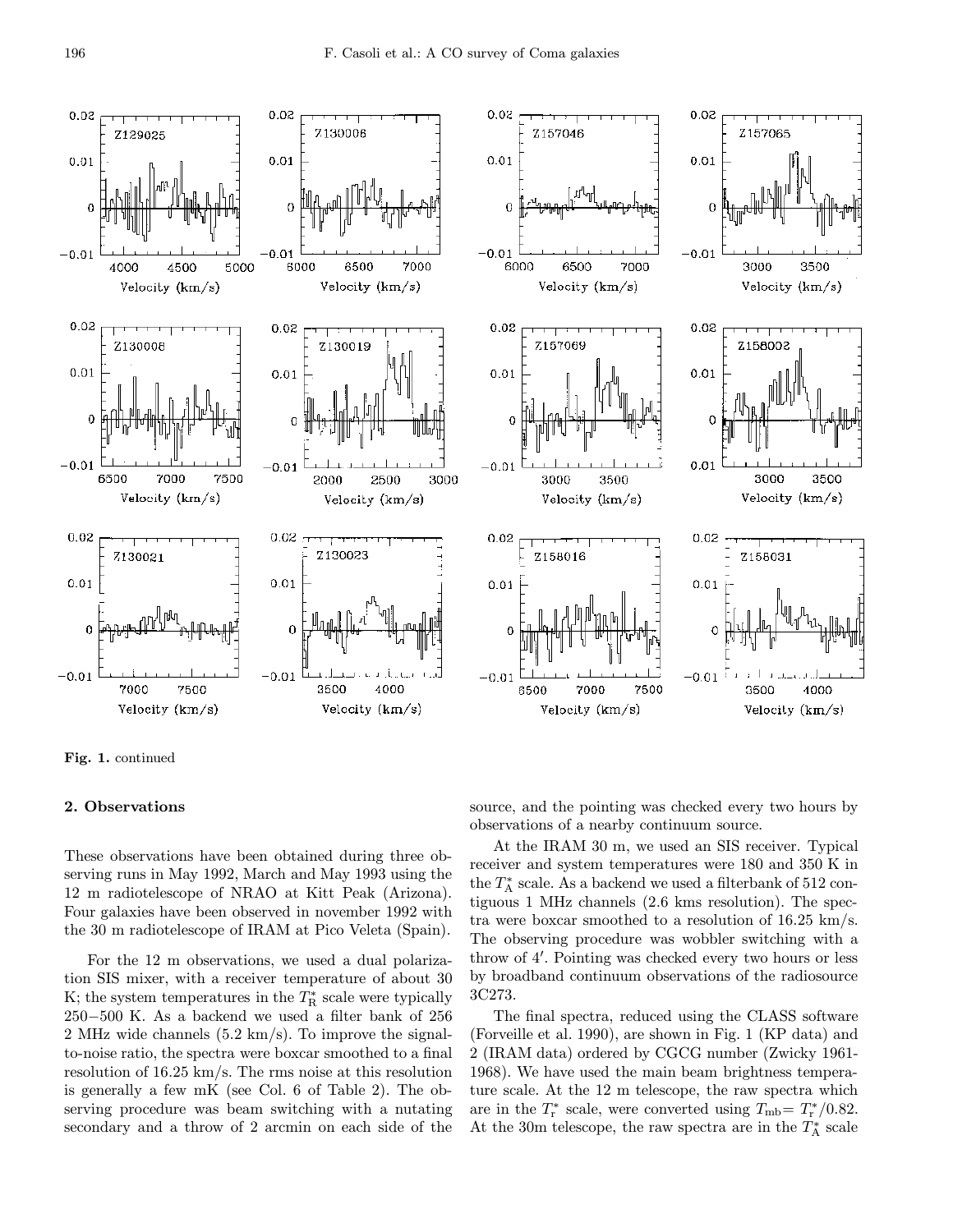

Fig. 1. continued

and were converted using  $T_{\rm mb} = T_{\rm A}^*$  ( $\eta_{\rm fss}/\eta_{\rm m}$ ) where  $\eta_{\rm fss}$ and  $\eta_{\rm mb}$  are the forward and main-beam efficiencies (0.92) and 0.56 respectively). These main-beam brightness temperatures can be converted to Janskys using the conversion factor of 4.6 Jy/K for the 30 m telescope (this is appropriate for a source which fills the main beam, Guélin et al. 1995) and 29 Jy/K for the 12 m.

Masses of molecular hydrogen in the beam have been computed assuming the empirical conversion factor given by Strong et al. (1988):

$$
N(H_2)
$$
 (mol cm<sup>-2</sup>) = 2.310<sup>20</sup> I(CO) (Kkm/s)

where  $I(CO)$  is the line area in main-beam units. This gives:

(1)  $M(\text{H}_2) = 2.05 \; 10^5 \; I(\text{CO}) \; (D/1 \; \text{Mpc})^2$  for KP, and (2)  $M(\text{H}_2) = 3.28 \, 10^4 \, I(\text{CO}) \, (D/1 \, \text{Mpc})^2$  for IRAM,

where  $D$  is the galaxy distance given in Col. 6 of Table 1. It is not known to what extent this Galactic disk value is valid for extragalactic objects. One can view these masses as a way of measuring the CO luminosities in units more convenient than the usual  $Kkm/s/kpc^2$ . Anyway, the  $H_2$ masses can easily be converted back to CO luminosities by:

- $L_{\text{CO}}$  (Kkm/s/kpc<sup>2</sup>) = 0.27  $M(\text{H}_2)$  ( $M_{\odot}$ ), and
- $L_{\text{CO}} (L_{\odot}) = 1.3 \; 10^{-5} \; M(\text{H}_2) (M_{\odot}).$

Table 2 contains an overview of the CO data and the value of the H2 masses. It is arranged as follows:

Column 1: galaxy name.

Column 2: total integration time  $(ON + OFF)$ , in minutes. Column 3: line area (Kkm/s, main beam units), estimated either from a gaussian fit or the line moments, depending on the lineshape. rms noise in mK.

Column 4: CO(1−0) central velocity, and its error.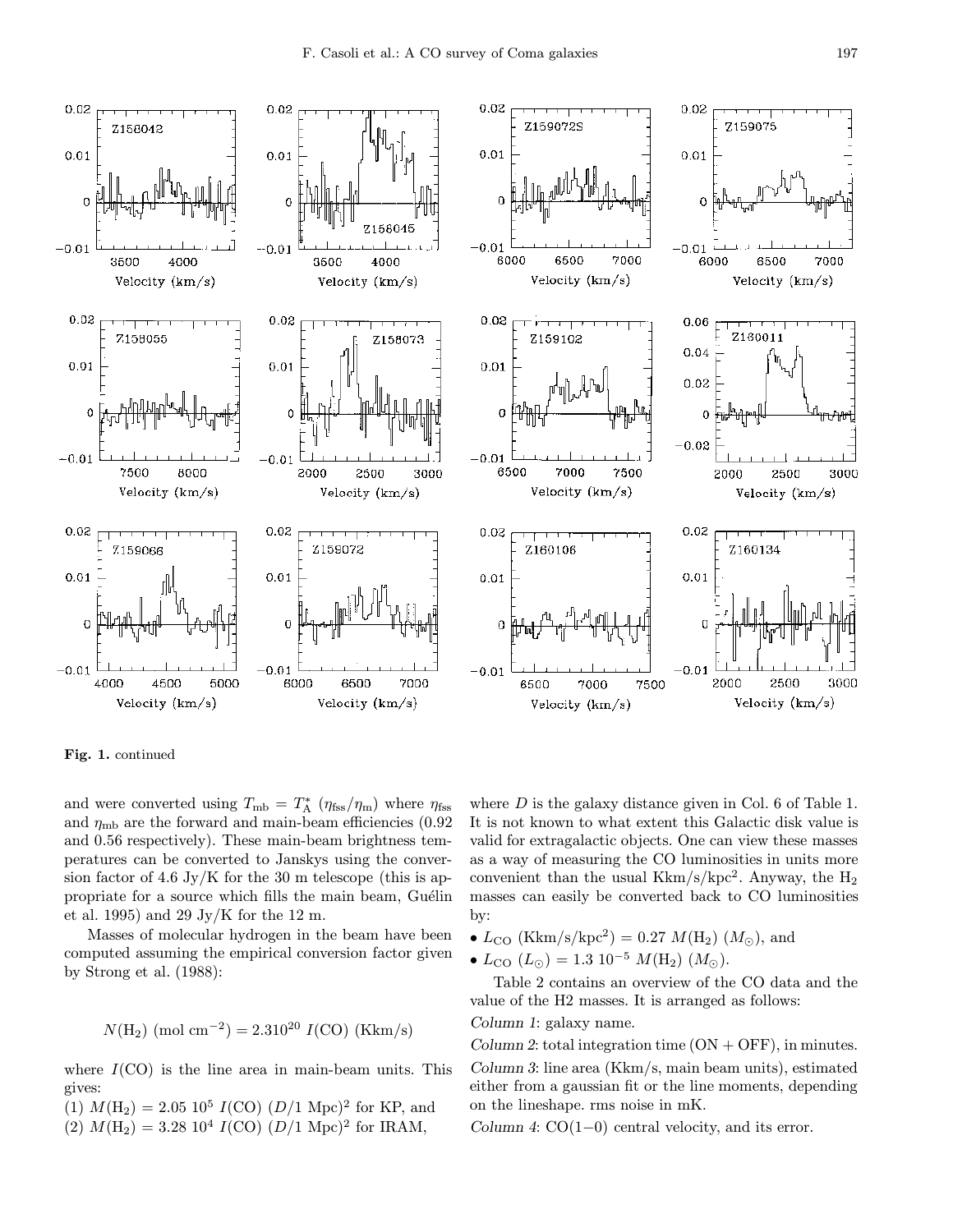

Fig. 1. continued

Column 5:  $CO(1-0)$  linewidth at half-maximum, and its error, determined either from a gaussian fit or from the line moments depending on the line shape.

Column 6:  $H_2$  mass derived using Eqs. (1) or (2) and the distance given in Col. (6) of Table 1. If the target was not detected the upper limit given is equal to 3  $\sigma'W_{20}$ , where  $W_{20}$  is the HI linewidth at  $20\%$  of the maximum, from the Lyon-Meudon extragalactic database LEDA, and  $\sigma'$  the rms noise reached if the spectrum was smoothed in such a way that only 3 channels are left inside the HI linewidth. Thus  $\sigma' = \sigma(16.25/(W_{20}/3)^{0.5}$ , and  $\sigma$  is the rms noise in the spectrum smoothed to 16.25 km/s (Col. 6).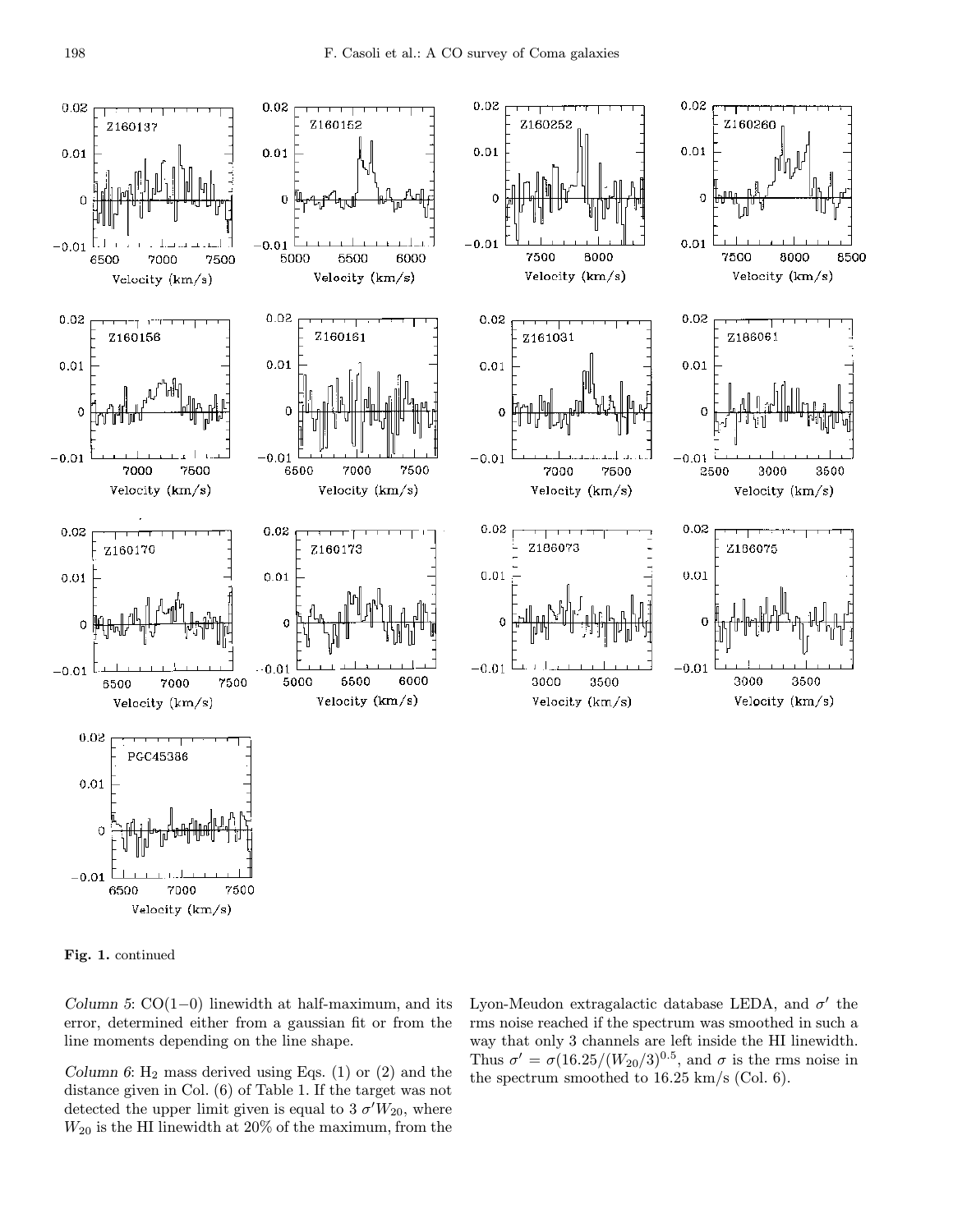

Fig. 2. <sup>12</sup>CO(1−0) spectra of the galaxies observed at the IRAM 30 m telescope at Pico Veleta (Spain). The ordinate is the main-beam brightness temperature. The velocities are heliocentric (optical definition,  $v = cz$ ), and the spectra have been smoothed to a resolution of 16.25 km/s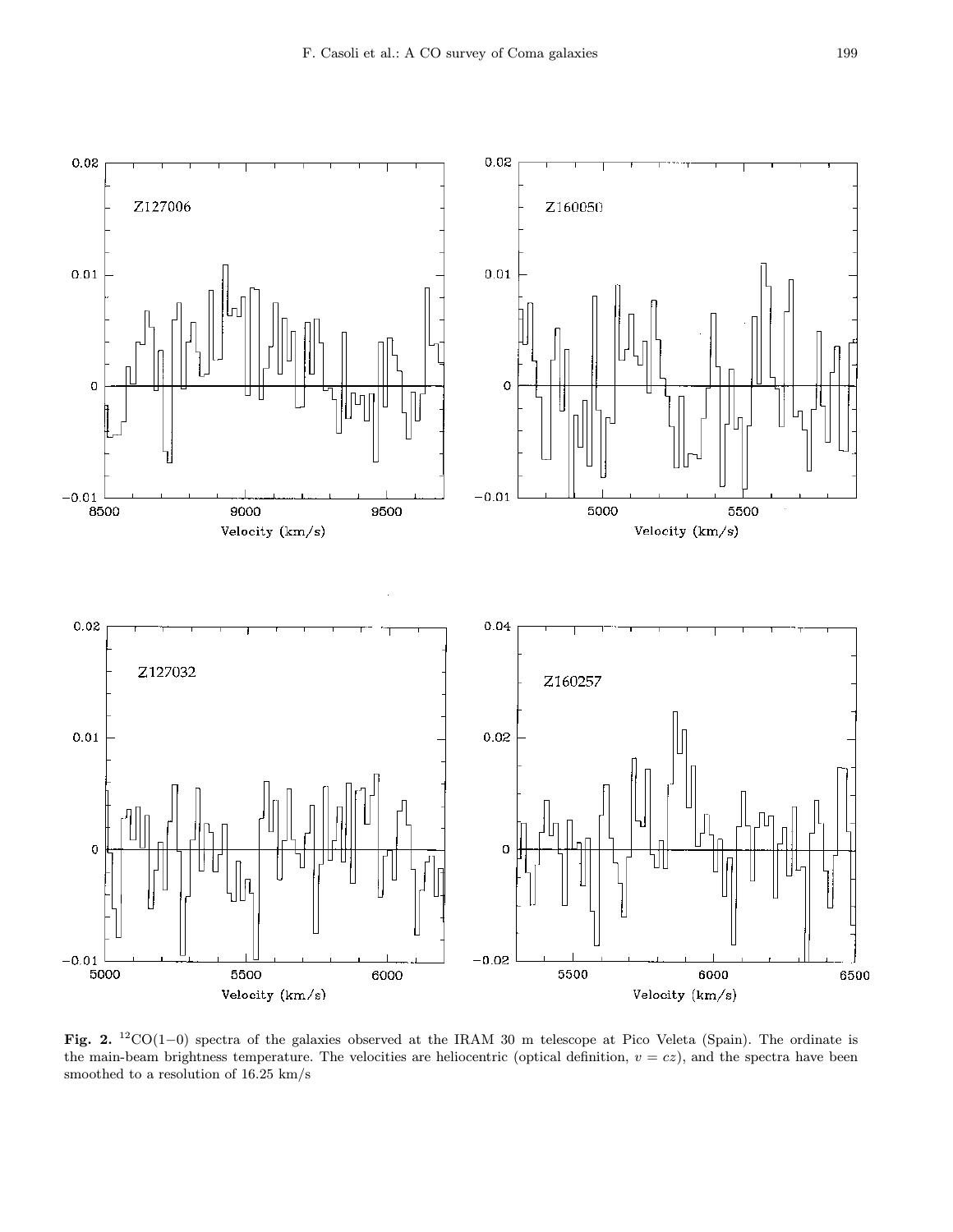## 2.1. Comparison between IRAM and Kitt Peak observations

Eleven galaxies have been observed both at Kitt Peak and other telescopes. The results are generally in fairly good agreement given the errors and the uncertainties associated in the millimeter range with the comparison of observations made with different telescopes. A detailed comparison is given below; for each galaxy we give inside parenthesis the source of the value which has been eventually adopted in the analysis of Paper II.

CGCG 097-068 has been observed by DK and in Kitt Peak. The H<sub>2</sub> masses are respectively 4.1  $10^9$   $M_{\odot}$ and 2.3  $10^9$   $M_{\odot}$ , but the Kitt Peak spectrum has a low signal-to-noise ratio. (DK value)

CGCG 097-122 has been observed Boselli et al. (1995) with the Onsala 20 m radiotelescope. The  $H_2$  mass scaled to our adopted distance is 4.1  $10^9$   $M_{\odot}$  to be compared to 1  $10^9$   $M_{\odot}$  in this work. Both spectra have low signal to noise ratios, but the KP one has a linewidth in better agreement with the HI one. (KP)

CGCG 159-072 has been observed by CBCD. They find 3.1  $10^9$   $M_{\odot}$ , while the KP observations give 3.9  $10^9$   $M_{\odot}$ . (CBCD)

CGCG 159-072S has been observed by CBCD. They find 2.0  $10^9$   $M_{\odot}$ , while the KP observations give 2.8  $10^9$   $M_{\odot}$ . (CBCD)

CGCG 159-072 and 159-072S are the two galaxies which constitute the interacting pair sometimes called "the Mice" (Arp 242; CGCG 159-072 is Arp 242B and CGCG 159-072S is Arp 242A). Smith & Higdon (1994) have recently published NRAO CO(1−0) observations of the two galaxies. Although the central positions are the same to a few arcsec, the line areas are not in good agreement: for the first galaxy they find  $I(CO) = 2.2$  Kkm/s (we find 1.45), for the second one they find 1.0 Kkm/s while we detected 2.0 Kkm/s. The central velocities are however in good agreement. Given the overall agreement of our KP data with the IRAM data, we believe that these discrepancies are likely due to a higher noise in the Smith & Higdon data: their noise level is 2.7 and 3.4 mK in 36 km/s channels, while ours is 2.2 mK in 16 km/s channels.

**CGCG 160-252**: 2.4  $10^9$   $M_{\odot}$  from CBCD, 1.6  $10^9$ from KP, with a high noise. (CBCD)

CGCG 160-260: CBCD give 3.0  $10^9$   $M_{\odot}$ , while DK give 6.2  $10^9$  and KP 5.9  $10^9$   $M_{\odot}$ . It is likely that CBCD have missed some CO emission: their central position differs by  $7''$  from the one used by DK, and the spectrum is highly asymetric. (KP)

CGCG 160-106:  $1.9 \, 10^9$  from CBCD, marginally compatible with a 3  $\sigma$  limit of 1.7 10<sup>9</sup>  $M_{\odot}$  at Kitt Peak. (CBCD)

**CGCG 130-006**: 1.2 10<sup>9</sup> from CBCD, 10<sup>9</sup> at KP, but the detection is marginal. (CBCD)

 $CGCG 130-023 = IC860$ , a peculiar object where HI and OH absorptions have been detected, has been previously observed in the  $CO(1-0)$  line by Kazès et al. (1988) using the Nobeyama 45 m telescope (NRO). Their derived H<sub>2</sub> mass is 5 10<sup>8</sup>  $M_{\odot}$  if we scale to our conversion factor. We find 7  $10^8$   $M_{\odot}$ , a narrower line (174 km/s) versus  $270 \text{ km/s}$ , and we do not see the blue CO wing present in the NRO spectrum, which is clearly more noisy than the KP one. Our linewidth is in better agreement with the width of the HI absorption.

**CGCG 160-156**: DK give 3.3  $10^9$   $M_{\odot}$ , KP 3.4  $10^9$ .  $(KP)$ 

**CGCG 160-173:** DK give 1.1  $10^9$   $M_{\odot}$ , KP 0.9  $10^9$   $M_{\odot}$ . (KP)

The KP values are generally slightly larger than the IRAM values, which could indicate that a small fraction of the emission was missed in the  $22^{\prime\prime}$  beam of IRAM. But this may not be significant given the uncertainties in the relative and absolute calibrations of the temperature scales.

Acknowledgements. We thank the operators of the NRAO 12 m telescope for their efficient help. This resarch has made great use of the Lyon-Meudon Extragalactic Data Base (LEDA) and of the NASA Extragalactic Database (NED).

#### References

- Boselli A., Gavazzi P., Combes F., Lequeux J., Casoli F., 1994, A&A 285, 69
- Boselli A., Casoli F., Lequeux J., 1995, A&AS 110, 521
- Casoli F., Combes F., Boissé P., Dupraz C., 1991, A&A 249, 359 (CBCD)
- Casoli F., Dickey J., Kazès I., Boselli A., Gavazzi G., Jore K., 1995 (to be published in A&A)
- de Vaucouleurs G., de Vaucouleurs A., Corwin H.G., et al., 1991, Third reference catalogue of bright galaxies. Springer-Verlag (New-York)
- Dickey J., Kazès I., 1992, ApJ 393, 530 (DK)
- Forveille T., Guilloteau S., Lucas R., 1990, IRAM internal report (CLASS software)
- Gavazzi G., 1987, ApJ 320, 96
- Kazès I., Karoji H., Sofue Y., Nakai N., Handa T., 1988, A&A 197, L22
- Paturel G., Fouqué P., Bottinelli L., Gouguenheim L., 1989, A&AS 80, 209
- Smith B.J., Higdon J.L., 1994, AJ 108, 837
- Young J.S., Scoville N.Z., 1991, Ann. Rev. Astron. Astrophys. 29, 581
- Zwicky F., Herzog E., Karpowicz M., Kowal C., Wild P., 1961-1968, Catalog of Galaxies and Clusters of Galaxies (Pasadena: California Institute of Technology) (CGCG)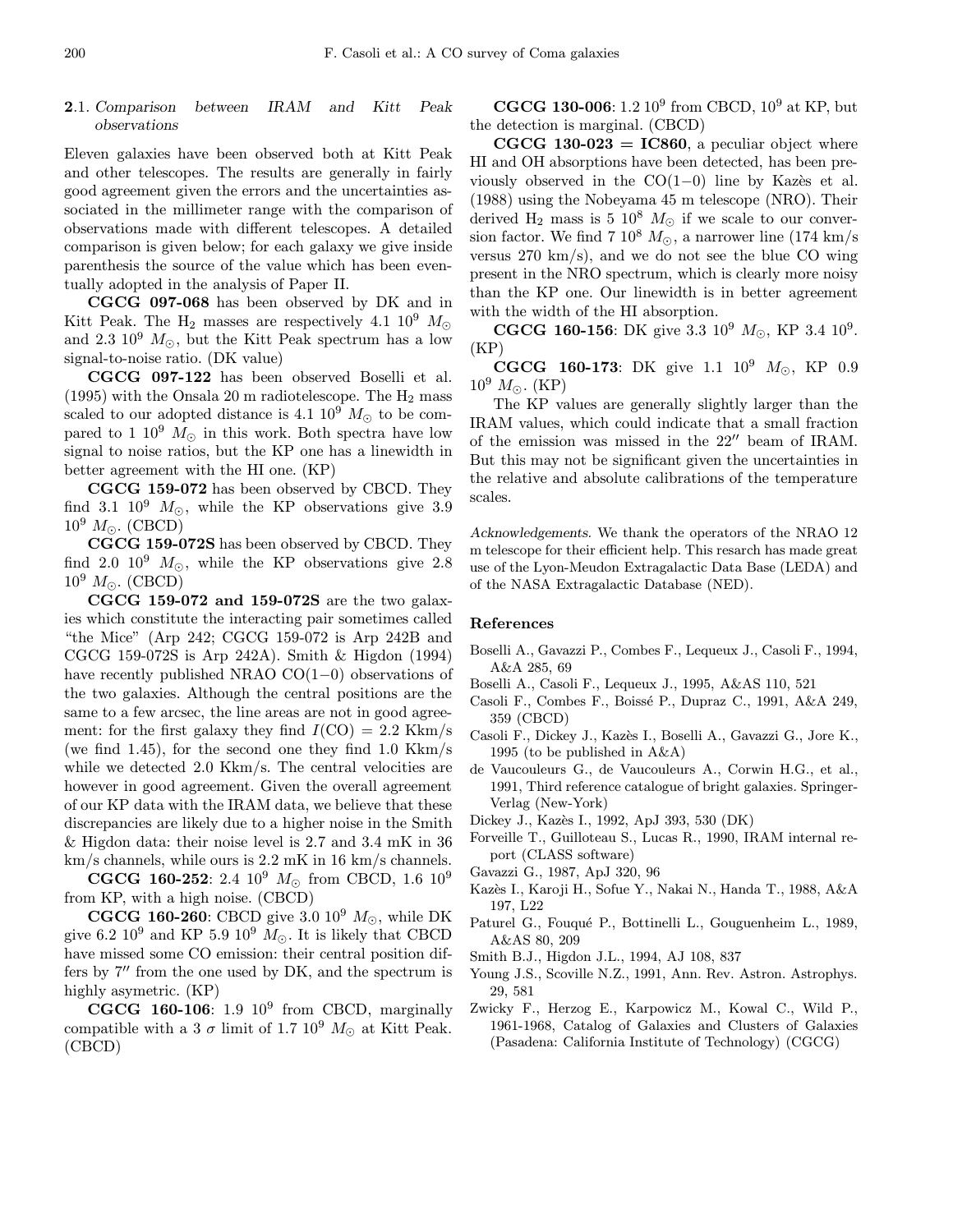## Table 1.

| CGCG               | PGC            | Other names                                 | RA                       | DEC                    | vhel         | Agg             | distance     | type          | Obs                   |
|--------------------|----------------|---------------------------------------------|--------------------------|------------------------|--------------|-----------------|--------------|---------------|-----------------------|
|                    |                |                                             | 1950                     | 1950                   | km/s         |                 | Mpc          |               |                       |
| Z096054            | 35362          | U6483                                       | 11 26 25.9               | 17 30 16               | 3800         |                 | 50.7         | 5.2           | КP                    |
| 2126091            | 35708          | IC707,U6543                                 | 11 31 07.7               | 21 39 24               | 6575         |                 | 87.7         | 5.0           | КP                    |
| 2097012            | 35745          |                                             | 11 31 45.0               | 15 56 17               | 5330         |                 | 71.1         | 5.5           | КÞ                    |
| Z126110            |                | 35905 N3578, MK739                          | 11 32 52.5               | 21 52 24               | 8912         |                 | 118.8        | 5.0           | ΚP                    |
| Z097026            |                | 35942 U6583, MK181                          | 11 34 17.8               | 20 14 53.3             | 6200         | 5.1             | 95.1         | 10.0          | КP                    |
| Z127006            | 35997          | U6597                                       | 11 35 07.1               | 22 17 10.3             | 9161         | 19.2            | 122.1        | 3.0           | Ĩ.                    |
| Z127022            |                | 36199 N3798,U6632                           | 11 37 37.3               | 24 58 29               | 3310         | 8               | 45.7         | $-2,0$        | КP                    |
| Z097052            |                | 36203 N3802, U6636                          | 11 37 43.1               | 18 02 28.8             | 3310         | 9               | 43.9         | 5.0           | КP                    |
| Z097056            |                | 36294 U6653                                 | 11 39 04.6               | 16 14 34.1             | 3300         |                 | 44.0         | 0.7           | KP                    |
| Z127032            |                | 36314 N3821,U6663                           | 11 39 33.1               | 20 35 38.0             | 5560         | 3.1             | 74.1         | 0.3           | I                     |
| 2097068            |                | 36349 MCG3-30-51                            | 11 39 48.7               | 20 23 45.3             | 6193         | 3.1             | 79.7         |               | ΚP                    |
| Z097070<br>Z127038 |                | 36361 N3827, U6673<br>36446 N3832,U6693     | 11:40:00.7               | 19 07 22.5             | 3310         | 9               | 43.9         | 9.0           | KΡ                    |
| 2097112            |                | 36544 MCG3-30-83                            | 11 40 55.4<br>11 41 53.5 | 23 00 10<br>20 23 19.2 | 7036<br>6575 | 7<br>3          | 93.8<br>87.7 | 4.3<br>5.0    | KI <sub>2</sub><br>ΚP |
| Z097120            |                | 36577 NGC3860 U6718                         | 11 42 13.6               | 20 04 27               | 5595         | 3               |              | 2.0           |                       |
| Z097122            |                | 36582 N3859,U6721                           | 11 42 16.8               | 194356.6               | 5439         | 3               | 74.6<br>72.5 | 7.5           | ΚP<br>ΚP              |
| 2157046            | 37158          |                                             | 11 49 27.0               | 30 35 54               | 6600         | 7               | 88.0         | 4.5           | КP                    |
| Z097171            |                | 37170 N3934,U6841                           | 11 49 37.3               | 17 07 49.7             | 3800         |                 | 50.7         | 2.0           | ΚP                    |
| 2186061            |                | 37183 N3935, U6843                          | 11 49 48.6               | 32 40 57.0             | 3050         |                 | 40.7         | 5.3           | ΚP                    |
| Z127095            | 37264          | N3947,U6863                                 | 11 50 45.4               | 21 01 53.0             | 6197         | 5.2             | 90.9         | 2.7           | КP                    |
| Z127104            | 37406          | U6887                                       | 11 52 38.1               | 22 58 18.7             | 6900         | 7               | 92.0         | 7.0           | ΚP                    |
| Z186073            |                | 37613 N3991,U6933                           | 11 54 56.3               | 32 36 54               | 3310         |                 | 44.1         | 8.8           | KР                    |
| 2186075            |                | 37624 N3995,U6944                           | 11 55 06.6               | 32 33 52.3             | 3310         |                 | 44.1         | 7,6           | КP                    |
| Z127114            |                | 37629 N3997,U6942                           | 11.55.14.0               | 25 32 57               | 4600         | 11              | 62.0         | 3.2           | КP                    |
| Z157065            |                | 37654 N4004,U6950                           | 11 55 30.8               | 28 09 23               | 3300         | 10              | 45.3         | 10.0          | КP                    |
| Z098012            |                | 37695 N4014, U6961                          | 11 56 01.5               | 16 27 22               | 3850         | 10              | 45.3         | 0.0           | ΚP                    |
| Z157069            |                | 37705 N4017,U6967                           | 11 56 11.5               | 27 43 53               | 3310         | 10              | 45.3         | $^{4.8}$      | КP                    |
| 2158002            |                | 38009 U7017                                 | 11 59 48.9               | 30 08 24               | 3113         | 10              | 45.3         | 3.6           | ΚP                    |
| 2098030            |                | 38040 N4048,U7023,VV384                     | 12 00 16.4               | 18 17 40               | 4800         | 12              | 59.5         | 6.0           | ΚP                    |
| Z158016            |                | 38325 A1203+314 B                           | 12 03 12.4               | 31 20 17               | 7036         | 6               | 93.8         | $-2.5$        | ΚP                    |
| Z158031            |                | 38605 N4134, U7130                          | 12 06 37.6               | 29 27 17               | 3800         | 13              | 52.0         | 4.2           | ΚP                    |
| Z098084            |                | 38802 N4158, U7182                          | 12 08 37.2               | 20 27 18               | 2465         | 17              | 33.7         | 3.0           | ΚP                    |
| Z128051            |                | 38851 N4162, U7193                          | 12 09 20.1               | 24 24 05               | 2465         | 17              | 33,7         | 4.8           | ΚP                    |
| Z158042            |                | 38903 A1209+29                              | 12 09 52.4               | 29 05 45               | 3850         | 13              | 52.0         | 4.2           | KP                    |
| 2158045            |                | 38912 N1475, U7211                          | 12 09 59.0               | 29 26 47.6             | 3850         | 13              | 52.0         | 3.7           | КP                    |
| Z158055            | 39261          | U7286                                       | 12 13 27.4               | 274317                 | 7800         | 7               | 104.0        | 2.2           | ΚP                    |
| Z158073            |                | 39728 N4275, U7382                          | 12 17 21.8               | 27 53 56               | 2465         | 17              | 33.7         | 4.0           | ΚP                    |
| Z129012<br>Z129018 |                | 42076 IC3581, ARAK381<br>42584 N4615, U7852 | 12 34 08.9               | 24 42 12               | 7100         | 7               | 94.7         | 4.0           | ΚP                    |
| Z159066            |                | 42937 MCG5-30-69                            | 12 39 09.5<br>12 42 13.5 | 26 20 55<br>26 41 35.3 | 4800         | $\overline{14}$ | 61.1         | 5.6           | ΚP                    |
| Z159072            |                | 43062 N4676A,B,U7938,7939                   | 12 43 44.2               | 31 00 17.8             | 4500<br>6600 | 14<br>6         | 61.1<br>88.0 | 5.5<br>0.2    | KP<br>КP              |
| Z159072S           |                | 43065 N4676A,B,U7938,7939                   | 124345.4                 | 30 59 48               | 6600         | б               | 88.0         | $-0.8$        | ΚP                    |
| 2159075            |                | 43164 MCG5-30-82                            | 12 45 01.4               | 27 43 50.7             | 6600         | 7               | 88.0         | 1.0           | K۲                    |
| Z129025            |                | 43368 N4712, U7977                          | 124706.8                 | 25 44 34               | 4600         | 14              | 61.1         | 1.0           | KP                    |
| 2159102            |                | 43726 U8017                                 | 12 50 27.9               | 28 38 33               | 7100         | 2               | 92.0         | 1.7           | КP                    |
| Z160011            |                | 43939 N4793, U8033                          | 12 52 15.4               | 29 12 33               | 2465         | 17              | 33.7         | 4.9           | КP                    |
| Z160050            |                | 44370 U8076                                 | 12 55 26.0               | 29 55 28               | 5319         | 4               | 70.9         | 5.2           | I                     |
| Z160252            |                | 44789 I4040, MCG5-31-85                     | 12 58 13.6               | 28 19 34               | 7597         | ı               | 92.0         | 5.0           | КP                    |
| Z160257            |                | 44819 N4907                                 | 12 58 24.2               | 28 25 31               | 5868         | ţ               | 92.0         | 3.2           | Ι.                    |
| Z160260            |                | 44840 N4911, U8128                          | 12 58 31.5               | 28 03 34               | 7795         | l               | 92.0         | 3.8           | КP                    |
| Z160106            |                | 44968 N4926A                                | 12 59 43.0               | 27 55 06               | 6600         | 2               | 92.0         | 0.7           | ΚP                    |
| Z130006            |                | 45260 MCG4-31-5,8ZW232                      | 13 02 50.0               | 26 13 40               | 6600         | 7               | 88.0         | 4.0           | ΚP                    |
| Z160134            |                | 45311 N4961,U8185                           | 13 03 23.4               | 28 00 04               | 2465         | 17              | 33.7         | 5.7           | КP                    |
| 2130008            |                | 45356 ARAK4041                              | 13 03 50.2               | 25 43 41               | 7036         | 7               | 93.8         | 2.7           | ΚP                    |
| Z160137            |                | 45358 N4966, U8194, C55                     | 13 03 54.0               | 29 19 48               | 7036         | 2               | 92.0         | 3.2           | ΚP                    |
| PGC45386           |                | 45386 A1304+28                              | 13 04 12.5               | 28 08 25               | 6200         |                 | 82.7         | 3.3           | КP                    |
| 2160152            |                | 45658 N5000, U8241                          | 13 07 24.7               | 29 10 28               | 5439         | 16              | 72.5         | 3,4           | КP                    |
| Z160156            |                | 45757 N5004A, U8259                         | 13 08 39.3               | 29 50 37.3             | 7100         | 6               | 94.7         | 2.0           | KР                    |
| Z130019<br>Z160161 |                | 45836 N5016,U8279                           | 13 09 42.1               | 24 21 36               | 2465         | 17              | 33.7         | 5.0           | KP                    |
| Z130021            | 45863<br>45975 |                                             | 13 10 05.2<br>13 11 21.2 | 28 47 55.1<br>25 14 49 | 7036         | 7               | 93.8         | $-3.0$        | КP                    |
| 2130023            | 46086 1860     |                                             | 13 12 38.2               | 24 53 05.7             | 7200         | 7               | 96.0         | 6.0           | ΚP                    |
| 2160170            | 46095          |                                             | 13 12 48.0               | 30 39 59 3             | 3850<br>6900 | 15<br>7         | 51.2<br>92.0 | 4.0<br>$-2.0$ | ΚP<br>ΚP              |
| 7160173            |                | 46180 N5056, U8337                          | 13 13 51.5               | 31 12 48.5             | 5439         | 16              | 72.5         | 6.3           | КP                    |
| Z161031            |                | 46657 U8399                                 | 13 19 25.6               | 31 29 52.9             | 6947         | 5.9             | 95.9         | 2.8           | ΚP                    |
|                    |                |                                             | .                        |                        |              |                 |              |               |                       |